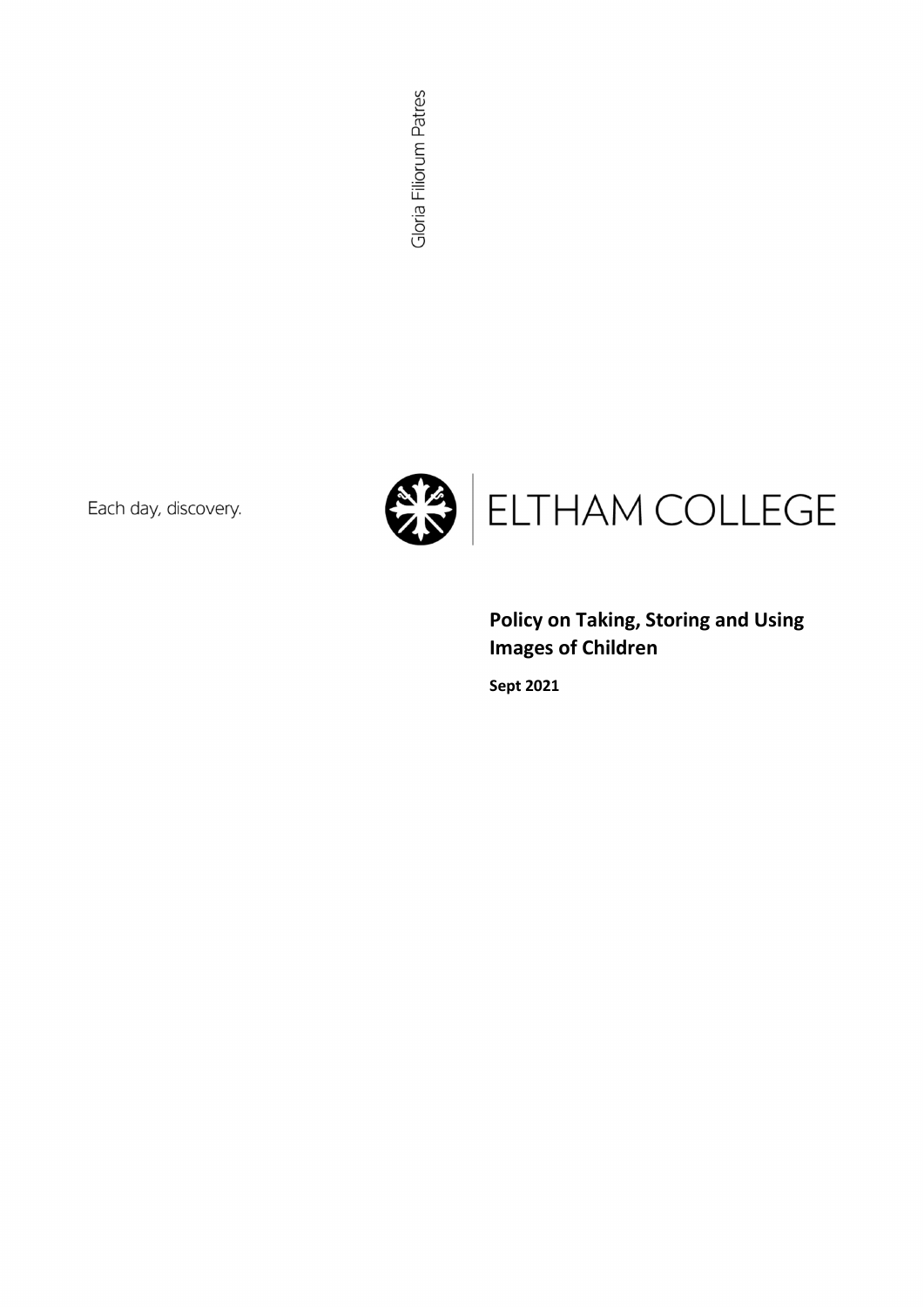

# Version Control Information

| <b>Reason For Amendment</b> | <b>Name</b>   | <b>Date</b> | <b>Main changes</b>                                                                                                                 |
|-----------------------------|---------------|-------------|-------------------------------------------------------------------------------------------------------------------------------------|
| New document                | <b>Bursar</b> | May 2018    | Prepared in response to the<br>requirements of the General Data<br>Protection Regulation, due to come<br>into effect on 25 May 2018 |
| <b>Annual Review</b>        | <b>Bursar</b> | Sept 2021   | No change                                                                                                                           |
|                             |               |             |                                                                                                                                     |
|                             |               |             |                                                                                                                                     |
|                             |               |             |                                                                                                                                     |
|                             |               |             |                                                                                                                                     |
|                             |               |             |                                                                                                                                     |

This document should be read in conjunction with the general Eltham College Privacy Notice, available on the school website.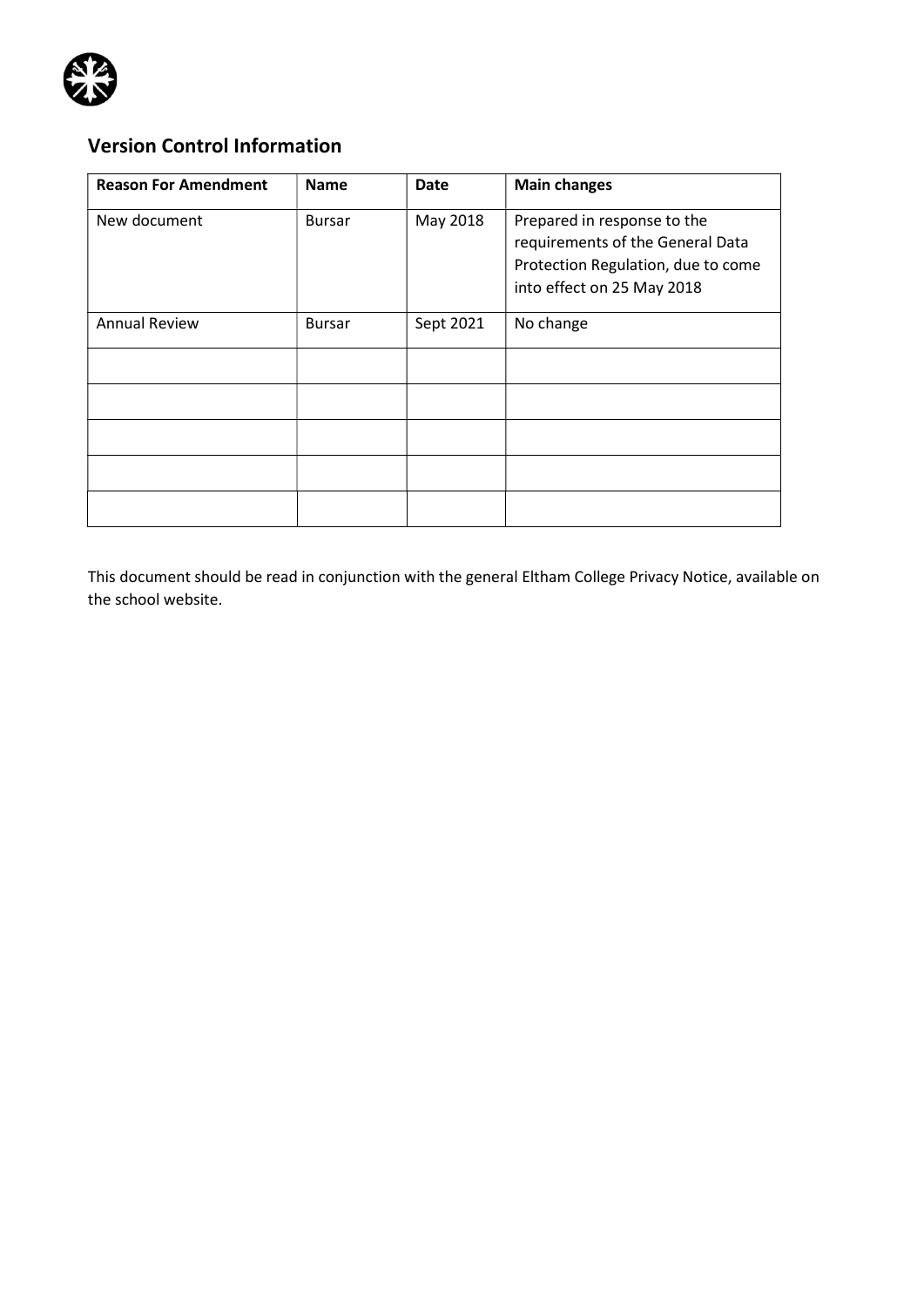

# 1. This Policy

This Policy is intended to provide information to students and their parents, carers or guardians (referred to in this policy as "parents") about how images of students are normally used by Eltham College ("the school"). It also covers the school's approach to the use of cameras and filming equipment at school events and on school premises by parents and students themselves, and the media.

It applies in addition to the school's terms and conditions and any other information the school may provide about a particular use of student images, including, for example the school's policy and signage on the use of CCTV; and more general information about use of students' personal data, such as the school's Privacy Notices.

# 2. General points of which to be aware

Certain uses of images are necessary for the ordinary running of the school; other uses are in the legitimate interests of the school and its community and are unlikely to cause any negative impact on children. The school is entitled lawfully to process such images and take decisions about how to use them, subject to any reasonable objections raised.

We hope parents will feel able to support the school in using student images to celebrate the achievements of students, sporting and academic; to promote the work of the school; and for important administrative purposes such as identification and security.

On special occasions the school may use the services of an appropriately qualified/checked professional photographer to capture high quality photographic or film images that are subsequently made available for purchase by parents – such as large drama or music productions or sports events.

Any parent who wishes to limit the use of images of a pupil for whom they are responsible should contact the Bursar (bursar@eltham-college org.uk). The School will respect the wishes of parents/carers (and indeed pupils themselves) wherever reasonably possible, and in accordance with this policy.

Parents should be aware that, from around the age of 12 and upwards, the law recognises students' own rights to have a say in how their personal information is used – including images.

## 3. Use of Student Images in School Publications

Unless the relevant student or his or her parent has requested otherwise, the school will use images of its students (taken both on the premises and away from the site on trips or at special events) to keep the school community updated on the activities of the school, and for marketing and promotional purposes, including:

- on internal displays (including clips of moving images) on digital and conventional notice boards within the school premises;
- in communications with the school community (parents, students, staff, Governors and alumni) including by email, in the termly Focus and annual Elthamian magazines, on the school intranet, in event programmes and posters, on the alumni website and in alumni publications, and by post;
- on the school's website and, where appropriate, via the school's social media channels, including Twitter, Instagram and Facebook. Such images would not normally be accompanied by the student's full name without permission; and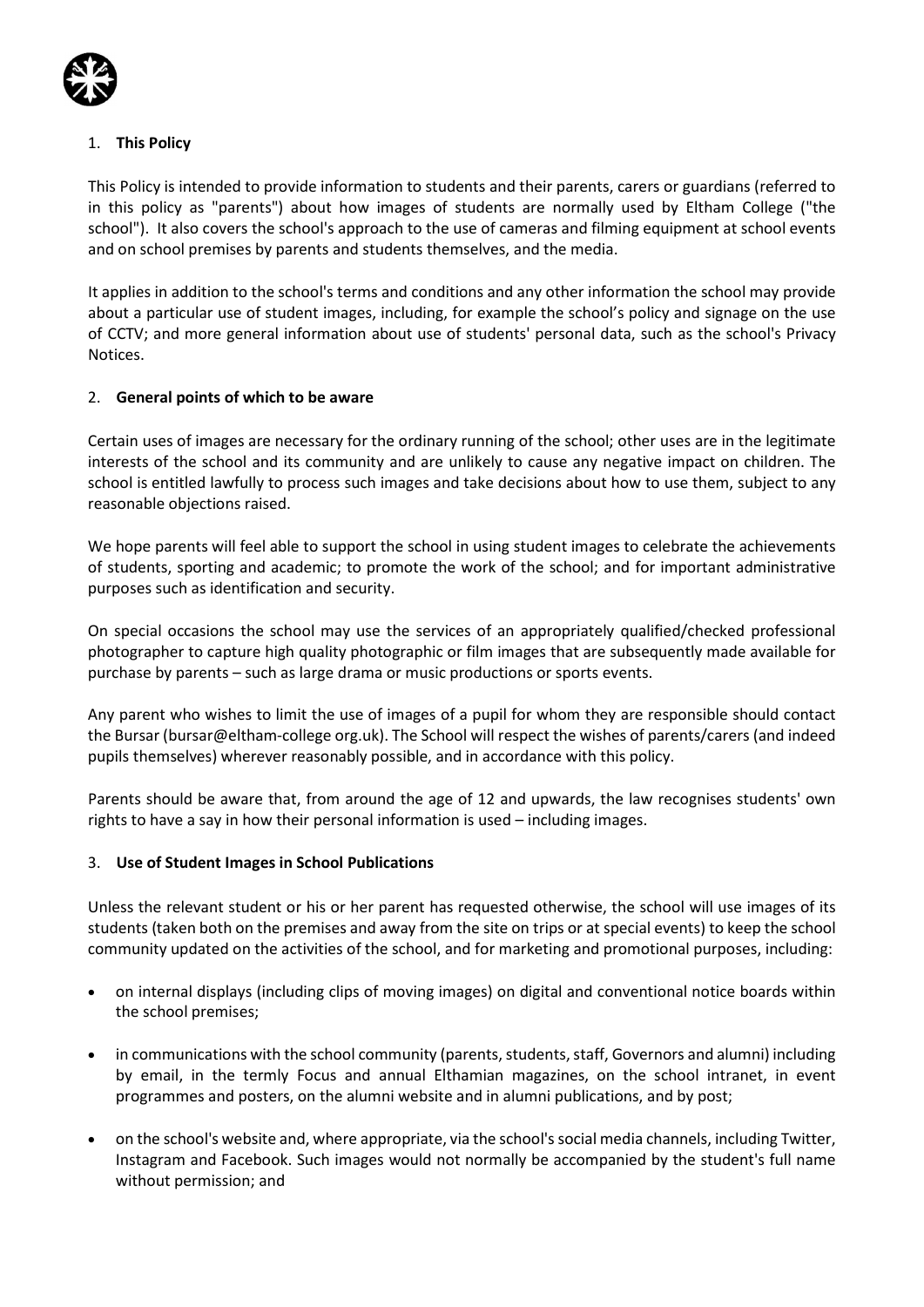

 in the school's prospectus, and in online, press and other external advertisements for the school. Such external advertising would not normally include student names.

The source of these images will predominantly be the school's staff (who are subject to policies and rules in how and when to take such images), or a professional photographer used for marketing and promotional purposes, or occasionally students themselves. The school will only use images of students in suitable dress and the images will be stored securely.

## 4. Use of Student Images for Identification and Security

All students are photographed by a professional photographer on joining the school and then additionally at Year 9 and Year 12, for the purposes of internal identification. These photographs identify the student by name, year group, house and form/tutor group. The images are held on the school's information management system and are accessible by teaching, pastoral and administrative staff with the relevant permissions (see below).

CCTV is in use on school premises, and will sometimes capture images of students. Images captured on the School's CCTV system are used in accordance with the school's Privacy Notice and CCTV Policy, as amended from time to time.

## 5. Use of Student Images in the Media

Where practicably possible, the school will notify parents in advance when the media is expected to attend an event or school activity in which school students are participating, and will make every reasonable effort to ensure that any student whose parent or carer has refused permission for images of that student, or themselves, to be made in these circumstances are not photographed or filmed by the media, nor such images provided for media purposes. Such images would not normally be accompanied by the student's full name without permission.

## 6. Security of Student Images

Professional photographers and the media are accompanied at all times by a member of staff when on school premises. The school uses only reputable professional photographers and makes every effort to ensure that any images of students are held by them securely, responsibly and in accordance with the school's instructions and wider data protection regulations.

The school takes appropriate technical and organisational security measures to ensure that images of students held by the school are kept securely on school systems, and protected from loss or misuse. The school will take reasonable steps to ensure that members of staff only have access to images of students held by the school where it is necessary for them to do so.

All staff are given guidance on the school's Policy on Taking, Storing and Using Images of Students, and on the importance of ensuring that images of students are made and used responsibly, only for school purposes, and in accordance with wider school policies and the law.

## 7. Use of Cameras and Filming Equipment (including mobile phones and tablets) by Parents

Parents, guardians or close family members (hereafter, parents) are welcome to take photographs of (and where appropriate, film) their own children taking part in school events, subject to the following guidelines, which the school expects all parents to follow: